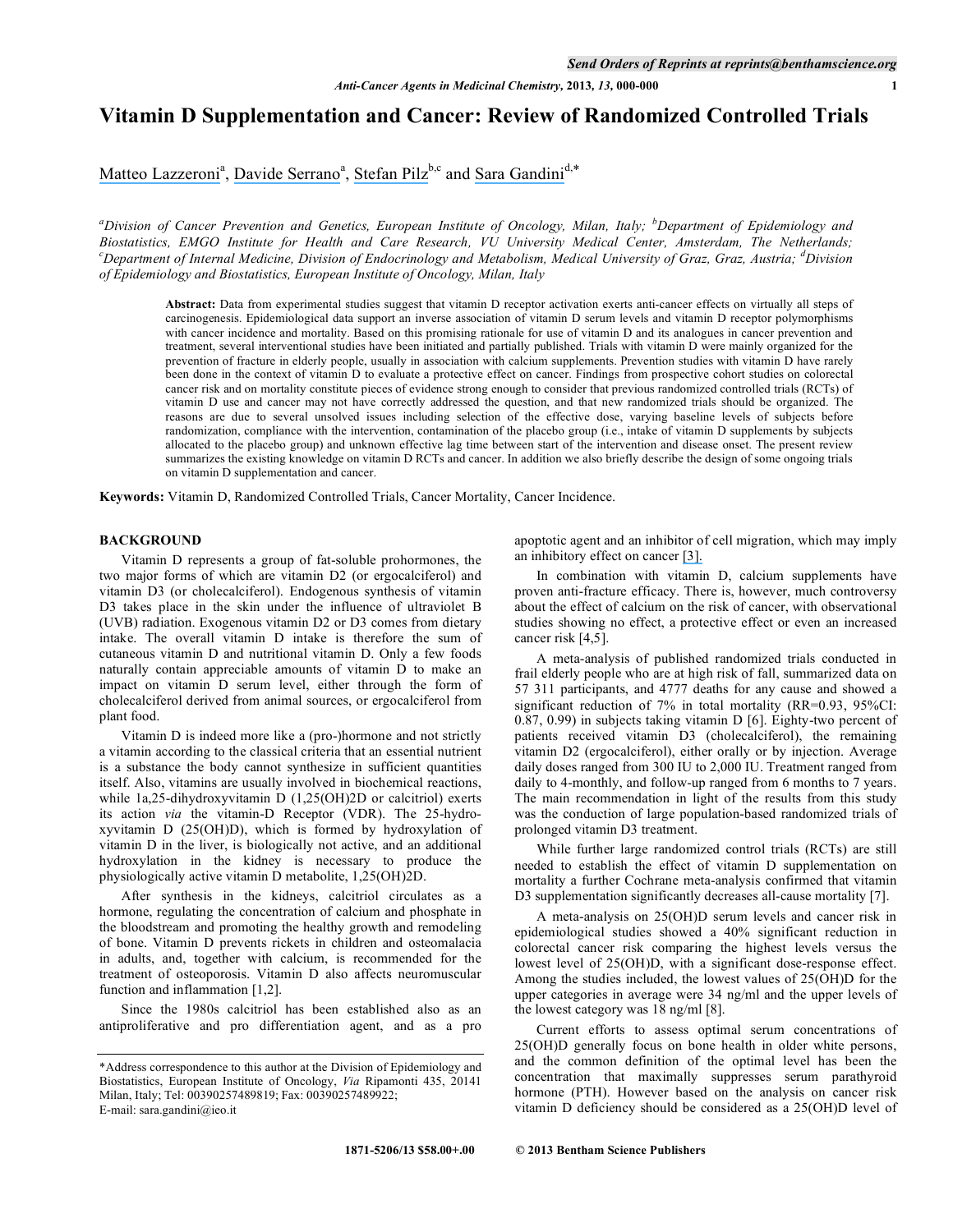less than 20 ng/ml (multiply by 2.496 to convert ng/ml to nmol/l) [\[9-12\],](https://www.researchgate.net/publication/5451486_Holick_MF_Chen_TCVitamin_D_deficiency_a_worldwide_problem_with_health_consequences_Am_J_Clin_Nutr_874_1080S-1086S?el=1_x_8&enrichId=rgreq-ceabeb0a434340b9e7c83c8a5bcf5516-XXX&enrichSource=Y292ZXJQYWdlOzIzMjY5ODM3MztBUzo5OTMwODU0NDIwMDcxNUAxNDAwNjg4NDEwMzQy) and the total 25(OH)D serum levels, i.e. 25(OH)D2 plus  $25(OH)D3$ , is what should be determined. By these standards significant parts of both the European and US populations are vitamin D deficient.

A meta-analysis of prospective observational studies suggests a nonlinear decrease in overall mortality risk as circulating 25(OH)D increases, with optimal concentrations around 30–35 ng/ml [13].

The experience accumulated in the last twenty years with chemoprevention and hormonal substances shows that no compound should be recommended for cancer chemoprevention if its efficacy and side effects have not been evaluated in large randomized trials. Laboratory data and observational studies should only be considered as indicative of potential for chemopreventive use.

While we still have to wait for further results of upcoming RCTs on vitamin D supplementation and cancer, we aim to provide an overview of existing knowledge on vitamin D RCTs and cancer. In addition we also briefly describe the design of some ongoing trials on vitamin D supplementation and cancer.

## **SYSTEMATIC LITERATURE SEARCH AND STUDY RETRIEVAL**

The search was carried out on clinical trials, and no language or time restrictions were applied. The literature to February 2012 was searched using the following databases: Pubmed, ISI Web of Science (Science Citation Index Expanded), Embase, and the Cochrane library. For intervention, the following keywords or corresponding MeSH terms were used: "vitamin D", "colecalciferol", "ergocalciferol". For study design, "clinical trial" and or corresponding MeSH terms were used as keywords. For the outcome the following keywords were used in searching: "cancer" and "neoplasm". A manual search was also done of references cited in the selected articles, and in selected reviews or books. Any abstract or article whose title or summary contained at least one intervention keyword and one method keyword, or one intervention keyword and one outcome keyword, was retrieved and read.

We reviewed all published independent trials evaluating the association of vitamin D and cancer incidence or mortality.

We also looked at the web site www.clinicaltrials.gov to find ongoing phase III trials on vitamin D intervention and cancer incidence or mortality and we focused the research on "recruiting" and "active" status.

We excluded trials that evaluated treatment with 1-alphahydroxy-vitamin D3 (alfacalcidol) or the physiologically active form of vitamin D, the 1,25(OH)2D (calcitriol), or other vitamin D analogues in patients with advanced cancer or chronic kidney disease. Calcitriol and other vitamin D analogues have seldom been tested for prevention purposes. The few small trials that used these compounds for fracture prevention reported a total of 20 deaths from all-causes [14].

## **RANDOMIZED TRIALS ON VITAMIN-D SUPPLEMENTS AND CANCER RISK**

A randomized trial is the "gold standard" to establish a causal association. Trials with vitamin D have mainly been organized for the prevention of fracture in elderly people, usually in association with calcium supplements. Prevention studies with vitamin D have rarely been done in the context of vitamin D to evaluate a protective effect on cancer. The reasons are due to several unsolved issue including selection of the effective dose, varying baseline levels of subjects before randomization, compliance with the intervention, contamination of the placebo group (i.e., intake of vitamin D supplements by subjects allocated to the placebo group) and unknown effective lag time between start of the intervention and disease onset. Four double‐blind, placebo‐controlled randomized trials have examined the influence of vitamin D and calcium supplements on cancer risk [15-19].

Table **1** summarizes the published randomized trials on vitamin D and cancer risk. Results of vitamin D and calcium supplementation on diabetes [20], cardiovascular events [21], blood pressure [22], physical functioning [23] and risk of benign proliferative breast disease [24] were, by the majority, negative.

Table **2** presents data on vitamin D supplementation with cancer mortality derived from randomized controlled trials (RCTs).

Table **3** shows ongoing phase III clinical trials.

#### **The UK Trial for the Prevention of Osteoporotic Fractures**

In this trial by Trivedi *et al.* [16] the reduction of fracture risk was the primary objective and vitamin D supplementation was performed by a single dose of 100,000 IU every four months. Main finding was a significantly reduced risk of fracture, but no significant reduction in all‐cancer risk was recorded (age-adjusted RR = 1.11; 95%CI: 0.86, 1.42). Baseline serum 25(OH)D levels were not measured. Blood samples collected during the trial showed that subjects in the intervention group had serum 25‐hydroxyvitamin D level on average 40% higher than subjects in the control group. Means (standard deviation) of serum vitamin D concentrations in a subgroup of 238 participants were 74.3 (20.7) nmol/l vs. 53.4 (21.1) nmol/l in intervention and control group respectively p <0.001; 75.6 (19) nmol/l vs. 61.0 (21.5) nmol/l in men, and 72.0 (22.5) nmol/l vs. 45.37 (17.6) nmol/l in women, p  $< 0.001$  [16].

#### **The Nebraska Trial**

A 4‐year, population‐based, randomized placebo‐controlled trial of vitamin D and calcium was conducted with the primary outcome of fracture incidence, and the principal secondary outcome of cancer incidence [15].

The subjects in the study were 1,179 community-dwelling women randomly selected from the population of healthy postmenopausal women aged 55. Subjects were randomly assigned to receive each day 1.4‐1.5 g supplemental elementary calcium alone (Ca-only), supplemental calcium plus 1100 IU of vitamin D3  $(Ca + D)$ , or placebo. When analyzed by intention to treat, the authors found a remarkable 60% to 77% reduction in relative risk of cancer in the  $(Ca + D)$  women compared to the placebo group  $(P < 0.03)$ . Authors concluded that improving calcium and vitamin D nutritional status substantially reduces all-cancer risk in postmenopausal women [15].

The intent-to-threat analysis comparing the  $(Ca + D)$  group with Ca‐only (pooled with placebo) shows no significant decrease in cancer risk. In contrast, an intent-to-threat analysis of  $(Ca + D)$ pooled with Ca-only) versus placebo shows a significant reduced cancer risk due to calcium supplements. The methodology and statistical analyses of this trial have been much criticized [25-27] and several authors point out that the design of the Nebraska trial was biased and its results were negative for vitamin D. The power of the study was too low to make definite conclusions on the effect of vitamin D and cancer risk. Furthermore, cancer incidence was unusually high in the placebo group, a bias that undermined the trial's findings [27].

### **The Women's Health Initiative Trial**

Between 1993 and 1998, postmenopausal women 50 to 79 years of age were enrolled in the Women's Health Initiative (WHI) [28]. Main objectives of this randomized trial were to evaluate the risks and benefits of hormone therapy and dietary modification. The WHI Clinical Trial (CT) includes three overlapping components, each a randomized controlled comparison among women who were postmenopausal and 50 to 79 years of age at randomization. The dietary modification (DM) component randomly assigned 48,836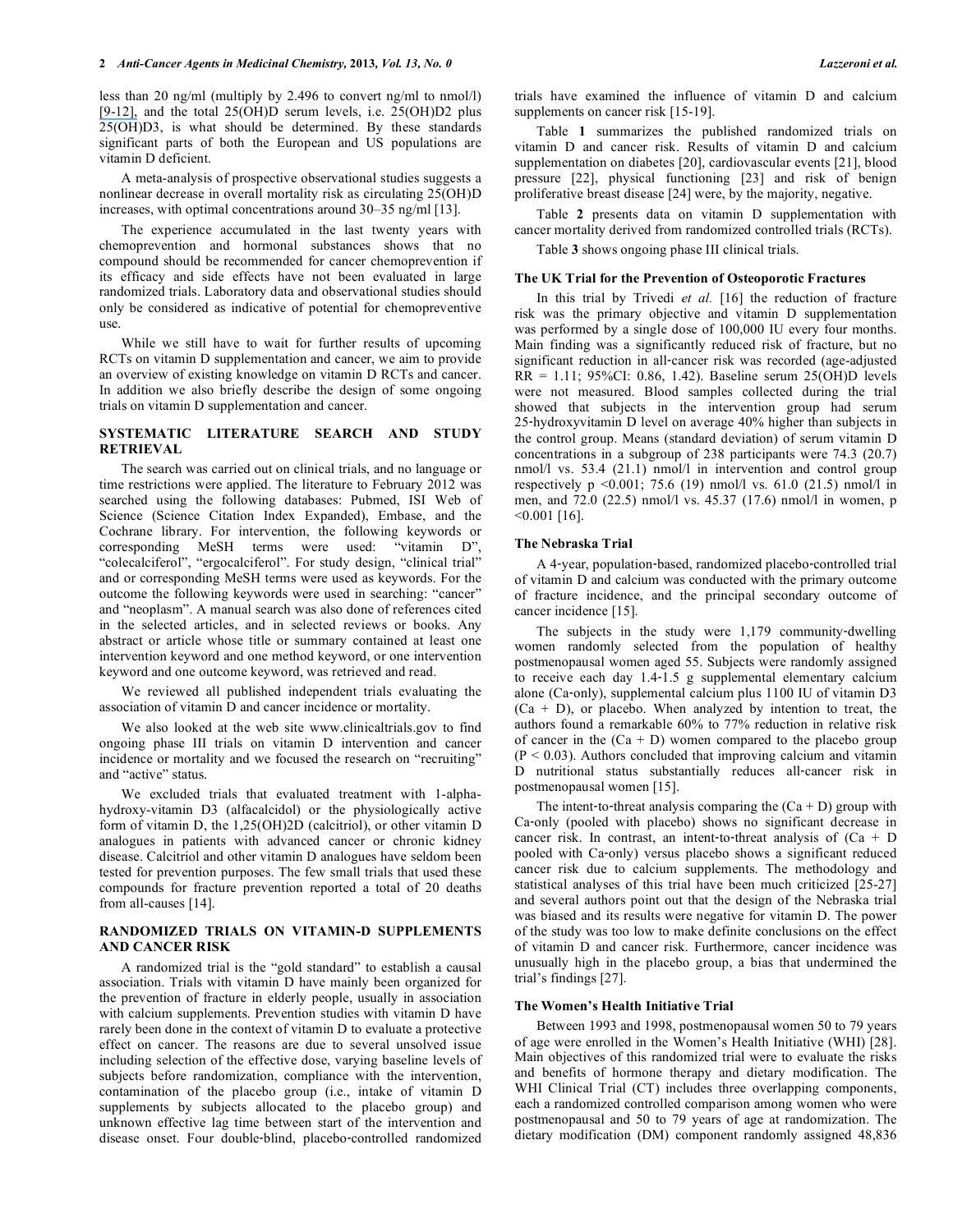| First Author,<br><b>Publication</b><br>Year                                                                                                                 | <b>Type of</b><br><b>Randomization</b> D Daily                                | <b>Vitamin</b><br><b>Dose</b><br>$(\mu g)^*$ | Elementary<br>Calcium<br><b>Daily Dose</b><br>(g) | Mean<br>Trial<br><b>Duration</b><br>(Years) | No. In<br><b>Intervention</b><br>Group          | No. In<br>Control<br>Group                            | Age at<br>Inclusion  | Endpoint                                                       | $No$ cases in<br><b>Intervention</b><br>Group | N° Cases<br>in<br>Control<br>Group | Contrast<br><b>Used for</b><br><b>HR</b>     | <b>HR</b><br>(95% CI)**                                                                                                                                        |
|-------------------------------------------------------------------------------------------------------------------------------------------------------------|-------------------------------------------------------------------------------|----------------------------------------------|---------------------------------------------------|---------------------------------------------|-------------------------------------------------|-------------------------------------------------------|----------------------|----------------------------------------------------------------|-----------------------------------------------|------------------------------------|----------------------------------------------|----------------------------------------------------------------------------------------------------------------------------------------------------------------|
| Trivedi, 2003<br>$[16]$                                                                                                                                     | Double-blind,<br>placebo<br>controlled                                        | 21                                           | No calcium<br>supplement                          | 5                                           | 1345 men<br>and women                           | 1341<br>men and<br>women                              | 65-84                | All Cancers<br>Colorectal<br>Cancer                            | 144<br>28                                     | 130<br>27                          | $\mathbf{D}$<br>versus<br>Placebo            | 1.11<br>$(0.86 - 1.42)$<br>1.02<br>$(0.60 - 1.74)$                                                                                                             |
| <b>Lappe, 2007</b><br>(Nebraska<br>trial) $[15]$                                                                                                            | Double-blind.<br>placebo<br>controlled<br>Arms:<br>$-Ca+D$<br>-Ca<br>-Placebo | 27.5                                         | 1.5                                               | $\overline{4}$                              | 446 women<br>Vitamin D;<br>891 women<br>Calcium | 733<br>women<br>vitamin<br>D; 288<br>women<br>calcium | > 55                 | All cancers                                                    | 13<br>30                                      | 37<br>20                           | $D+Ca$<br>versus<br>Placebo                  | 0.23<br>$(0.09 - 0.60)$ §                                                                                                                                      |
| Wactawski-<br><b>Wende</b> , 2006<br>(WHI) [18]<br>Chlebowski,<br>2008 [17]<br><b>Update:</b><br>Brunner, 2011<br>$[30]$<br><b>Bolland</b> , 2011<br>$[31]$ | Double-blind,<br>placebo<br>controlled                                        | 10                                           | 1                                                 | 7                                           | 18.176<br>women                                 | 18.106                                                | 50-79                | All Cancers<br>Colorectal<br>Cancer<br><b>Breast</b><br>Cancer | 1306<br>168<br>528                            | 1333<br>154<br>546                 | $D+Ca$<br>versus<br>Placebo                  | 0.98<br>$(0.90 - 1.05)$<br>0.86<br>$(0.78, 0.96)$ ¥<br>1.08<br>$(0.86 - 1.34)$<br>0.83<br>$(0.60, 1.15)$ ¥<br>0.96<br>(0.85, 1.09)<br>0.80<br>$(0.66, 0.96)$ ¥ |
| Avenell, 2011<br>(RECORD)<br>$[19]$                                                                                                                         | Factorial-design<br>trial. Arms:<br>-D<br>-Ca<br>$-D+Ca$<br>-Placebo.         | 20                                           | 1                                                 | $2 - 4$                                     | 3960 men<br>and women                           | 1332                                                  | 70 years<br>or older | All cancers                                                    |                                               |                                    | D or<br>$Ca+D$<br>versus<br>Ca or<br>placebo | 1.07<br>$(0.92 - 1.25)$                                                                                                                                        |

| Table 1. |  | <b>Summary of Randomized Trials on Vitamin D and Cancer Incidence</b> |  |  |
|----------|--|-----------------------------------------------------------------------|--|--|
|----------|--|-----------------------------------------------------------------------|--|--|

D: vitamin D; Ca: Calcium ¥In women who were not taking personal calcium or vitamin D supplements at baseline.\*Dose equivalence of Vitamin D: 1 µg = 40 IU. §Including only free of cancer at 1 y; \*\* HR or RR: Hazard ratio or Relative Risk;

#### **Table 2. Trials on Vitamin D Supplements and Cancer Mortality**

| <b>First Author, Publication Year</b>                                    | Arms                                                  | <b>Cancer Deaths</b> | HR<br>$(95\% \text{ C}I)$ |
|--------------------------------------------------------------------------|-------------------------------------------------------|----------------------|---------------------------|
| Trivedi, 2003 [15]                                                       | -Vitamin D<br>-Placebo                                | 63                   | $0.86(0.61-1.20)$         |
| Wactawski-Wende, 2006 [18]<br>(WHI)<br><b>Update: Brunner, 2011 [30]</b> | -Vitamin $D$ + calcium<br>-Placebo                    | 744                  | $0.90(0.77-1.05)$         |
| Avenell, 2011 [19]<br>(RECORD)                                           | -Vitamin D<br>-Calcium<br>-Vit D+ Calcium<br>-Placebo | 329                  | $*0.85(0.68-1.06)$        |

\* Vitamin D versus no Vitamin D

(target 48,000) eligible women to either a sustained low-fat eating pattern (40%) or self-selected dietary behavior (60%), with breast cancer and colorectal cancer as designated primary outcomes and coronary heart disease as a secondary outcome. The postmenopausal hormone therapy (PHT) component comprises two randomized, double-blind trials among 27,347 (target 27,500) women, with coronary heart disease (CHD) as the primary outcome, with hip and other fractures as secondary outcomes, and with breast cancer as a potential adverse outcome. At their one year anniversary from DM and/or PHT trial enrollment all women were further screened for possible randomization in the calcium and vitamin D (CaD) component, a randomized double-blind trial of 1000 mg elemental calcium plus 400 IU of vitamin D daily, vs. placebo. The WHI CaD trial was designed to determine whether calcium plus vitamin D supplementation would prevent hip fracture [29] (primary outcome) and colorectal cancer [18] (a designated secondary outcome). Between 1995 and 2000, 36,282 postmenopausal women were randomized to 400 IU of vitamin D per day plus 1 g of elementary calcium, or to placebo. After a mean of 7 years' follow-up the intervention did not alter the risk of colorectal, breast or overall cancer incidence. There was also no association with the stage of colorectal cancer. During the entire trial period there was no divergence in the cumulative incidence of colorectal cancer between the two groups [18].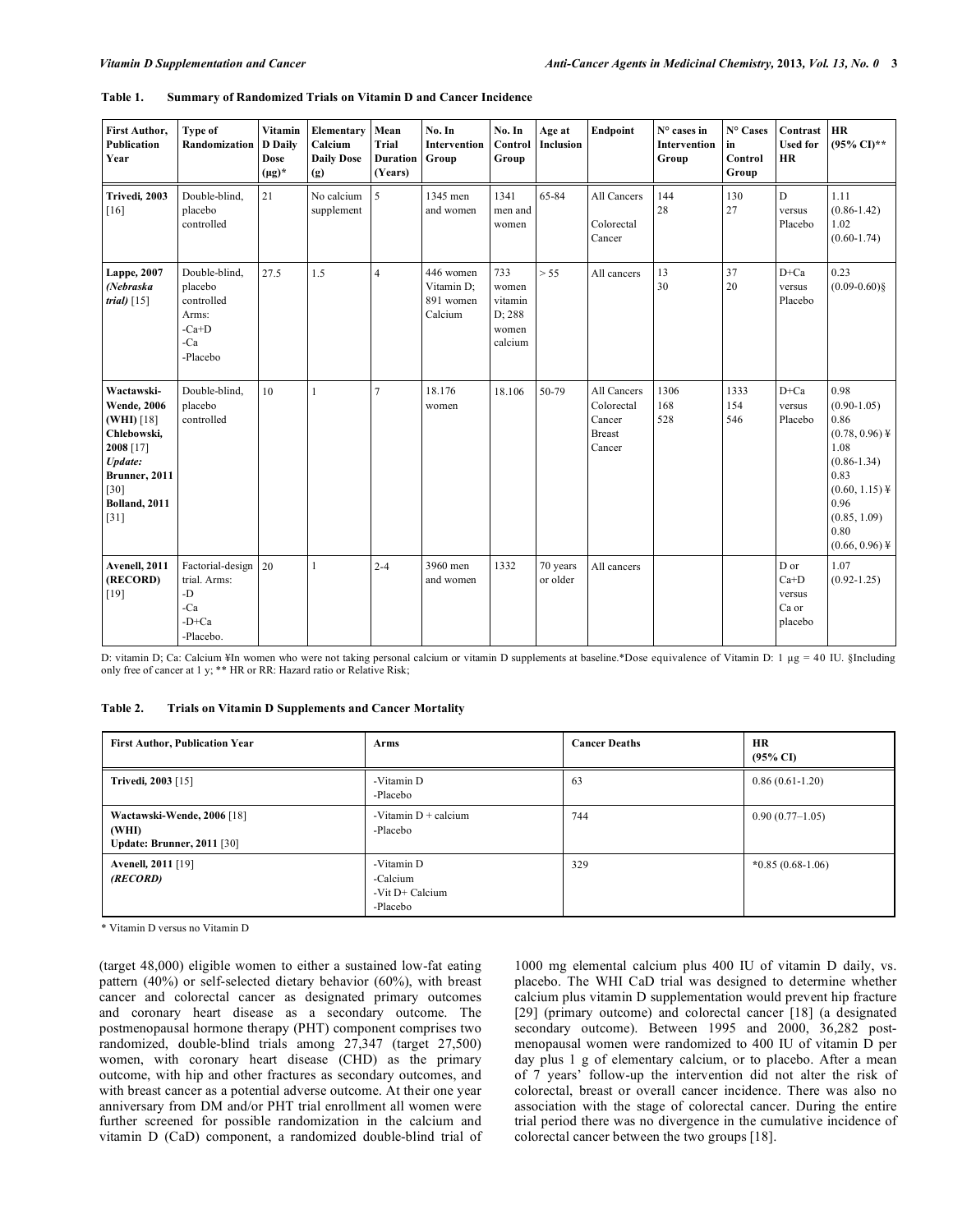| <b>Trial</b>                                                                                                                                               | <b>Status</b>                | Study<br>Population                         | Gender | Age<br><b>Groups</b> | <b>Study Design</b>                                                                                                     | <b>Endpoints</b>                                                                                                                | <b>Sample</b> | <b>Treatment Groups</b>                                                                                                       | <b>Time</b><br>Frame                                           |
|------------------------------------------------------------------------------------------------------------------------------------------------------------|------------------------------|---------------------------------------------|--------|----------------------|-------------------------------------------------------------------------------------------------------------------------|---------------------------------------------------------------------------------------------------------------------------------|---------------|-------------------------------------------------------------------------------------------------------------------------------|----------------------------------------------------------------|
| Vitamin D3 and<br>cancer<br>prevention in<br>postmenopausal<br>women (CAPS)                                                                                | Active,<br>not<br>recruiting | Postmenopausal<br>women                     | Female | $\geq$ 55            | Randomized<br>Double Blind<br>Placebo<br>controlled<br>(Phase III)                                                      | Event free survival<br>(cancer)                                                                                                 | 2300          | 1) vitamin D3<br>$(2000 \text{ IU/d})$ and calcium<br>$(1500 \text{ mg/d})$ ; 2)<br>vitamin D3 placebo;<br>3) calcium placebo | 5 years                                                        |
| <b>High Dose vs.</b><br><b>Standard Dose Vit</b><br><b>D2</b> with Docetaxel<br>in Met. Breast ca.<br>(GORG 002)                                           | Recruiting                   | Metastatic breast<br>cancer                 | Female | $\geq 18$            | Randomized<br>Single blind<br>(Phase III)                                                                               | Time to<br>progression is<br>from the start of<br>Docetaxel to<br>disease<br>progression.<br>Overall survival                   | 260           | 1)Docetaxel<br>+ High dose Vitamin D2;<br>2)Docetaxel + Standard<br>dose Vitamin D2                                           | 1 year                                                         |
| Vitamin D<br><b>Calcium Polyp</b><br><b>Prevention Study</b>                                                                                               | Active,<br>not<br>recruiting | Colorectal<br>Cancer<br>Polyps;<br>Adenomas | Both   | 45 to 75             | Randomized<br>Double Blind<br>Placebo<br>controlled<br>2 x 2 factorial<br>design<br>(phase II/III)                      | Event free servival<br>(Colorectal Cancer<br>Polyps<br>Adenomas)                                                                | 2200          | 1) vitamin D<br>(1000 IU/day), calcium<br>carbonate (1200 mg<br>elemental calcium/day);<br>2) placebo                         | $1$ to $5$<br>years                                            |
| Vitamin D for<br><b>Stage II</b><br>Melanoma<br>(MelaViD)                                                                                                  | Recruiting                   | Melanoma<br>(resected stage)<br>ID          | Both   | 18 to 75             | Randomized,<br>Double Blind<br>Placebo<br>controlled<br>(Phase III)                                                     | Disease free<br>(melanoma<br>recurrence) and<br>Overall survival                                                                | 878           | 1) Vitamin D3<br>100000 IU every 50<br>days:<br>2) placebo                                                                    | 3 years of<br>treatment<br>and 2<br>years of<br>follow-<br>up. |
| Vitamin D and<br>Longevity:<br><b>Randomized</b><br><b>Feasibility Study</b><br>(VITAL)                                                                    | Ongoing                      | General<br>population                       | Both   | $<$ 65 or<br>>84     | Randomized<br>controlled<br>trial, open or<br>double-blind<br>placebo<br>control<br>(Phase III<br>Feasibility<br>study) | Determination of<br>the most cost-<br>effective<br>randomization and<br>follow-up<br>procedures for the<br>main clinical trial. | 1600          | 1) 100,000 IU monthly of<br>oral vitamin D3;<br>2)Placebo.                                                                    | 2 years                                                        |
| The Effect of 25-<br>OH-Vitamin-D3<br><b>Substitution in</b><br><b>Patients With</b><br><b>Malignant</b> and<br>Immune-<br>hematologic<br>Diseases (D-HEM) | Recruiting                   | Chronic<br>Lymphoid<br>Leukemia             | Both   | $\geq 18$            | Randomized,<br>Double Blind<br>Placebo<br>controlled<br>(Phase III)                                                     | Overall Survival                                                                                                                | 300           | 1)180,000 IU monthly of<br>oral vitamin D3<br>2)Placebo                                                                       | Up to $5$<br>years                                             |

**Table 3. Summary of Ongoing Randomized Trials on Vitamin D and Cancer**

After a review of initial findings, a nested case-control study organized within the WHI trial including colorectal cancer cases and 317 matched controls (matching on age, race, centre, and date of blood sample), showed that the risk of colorectal cancer increased with decreasing serum 25(OH)D levels at baseline. Results were suggestive of a possible interaction between baseline serum 25(OH)D levels and vitamin D supplement intake i.e. the impact of supplements on colorectal cancer risk increased with decreasing baseline levels, but the interaction term was not statistically significant (p=0.54). However, to fully examine such an interaction, this nested‐case‐control study should have included at least ten times more subjects.

Breast cancer incidence was also analyzed. Invasive breast cancer incidence was similar in the two groups (528 supplement vs. 546 placebo; hazard ratio =  $0.96$ ; 95% confidence interval =  $0.85$  to 1.09). In the nested case – control study, no effect of supplement group assignment on breast cancer risk was seen. Baseline 25 hydroxyvitamin D levels were modestly correlated with total vitamin D intake (diet and supplements) ( $r= 0.19$ ,  $P < .001$ ) and were higher among women with lower BMI and higher recreational physical activity (both P < .001). Baseline 25-hydroxyvitamin D levels were not associated with breast cancer risk in analyses that were adjusted for BMI and physical activity ( $P_{trend} = .20$ ). However, in the intervention group, the mean size of invasive breast cancer was 1.54 cm (SD: 1.23) versus 1.71 cm (SD: 1.29) in the control group (P=0.05) [17].

In 2011 Brunner and colleagues [30] examined the treatment effect on incidence and mortality for all invasive cancers. After 7.0 years, 1,306 invasive cancers were diagnosed in the treatment and 1,333 in the placebo group [hazard ratio (HR) =  $0.98$ ; 95%CI: 0.90, 1.05]. Mortality did not differ between the supplement and the placebo group [HR = 0.90; 95%CI: 0.77, 1.05]. By contrast, supplementation lowered cancer risk in the WHI healthy diet trial arm and in women without a first degree relative with cancer.

A further analysis of WHI CaD took into account that more than half of the participants were taking personal, non protocol calcium or vitamin D supplements at randomization. Personal calcium supplements of up to 1 g/d and personal vitamin D supplements of up to 600 IU/d (and later 1000 IU/d) were permitted in WHI CaD. A reanalysis of the publicly available limited-access WHI clinical trials database showed that the use of personal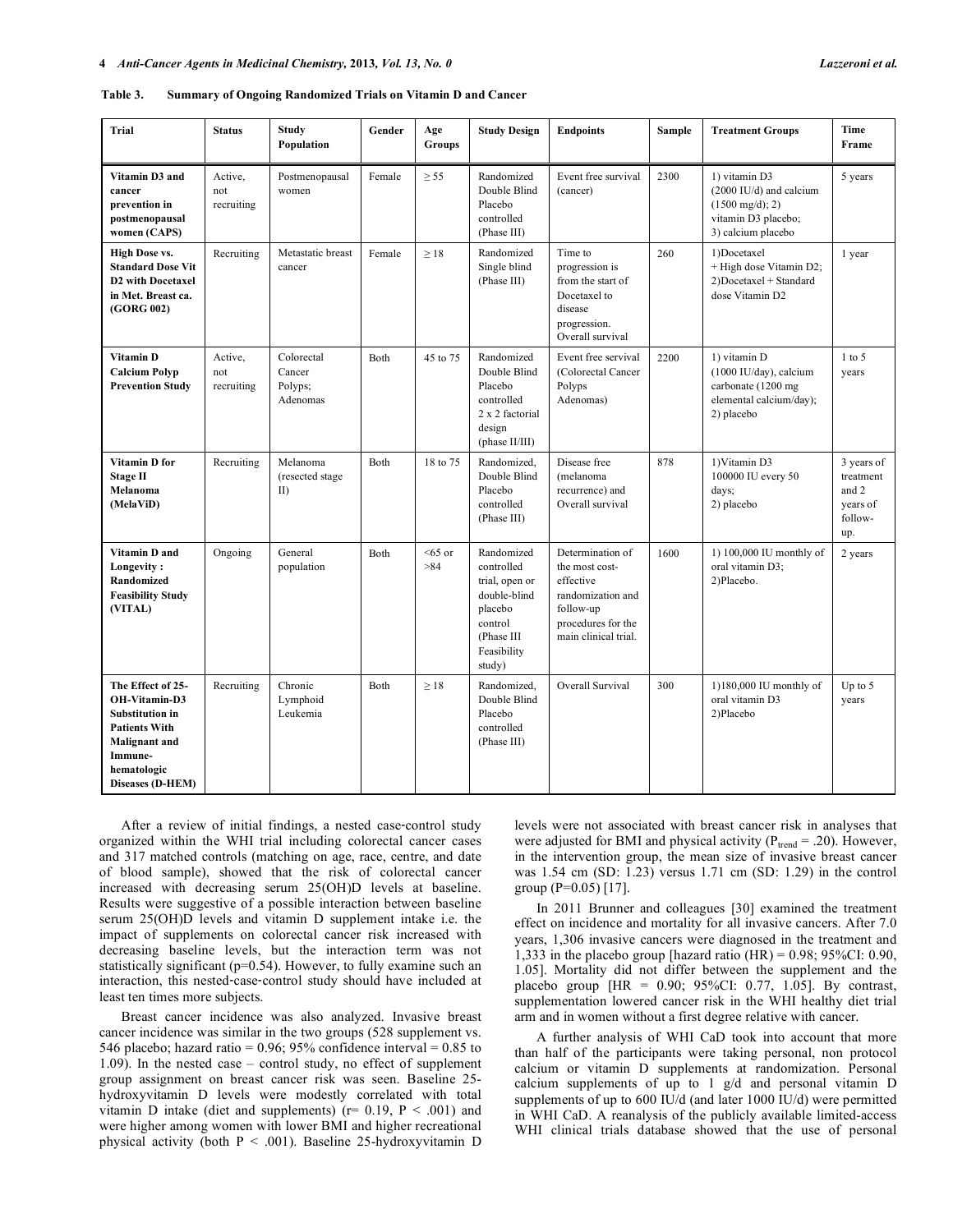calcium or vitamin D supplements at randomization significantly influenced the effect of CaD on cancer. In the entire WHI cohort, significant interactions were found between allocation to CaD and personal calcium and/or vitamin D supplement use for total, breast, and colorectal cancers. In the 43% of WHI CaD participants who were not taking personal calcium or vitamin D supplements at randomization, CaD decreased the risk of total, breast, and colorectal cancers by 14–20%. In contrast, in WHI CaD participants taking personal calcium or vitamin D supplements at randomization, allocation to CaD did not significantly alter cancer risk [31]. On the basis of data from women not taking personal calcium or vitamin D at randomization, the treatment of 1000 women with CaD for 5 y would prevent 5 breast cancers, 1 colorectal cancer, and 8 total cancers. The analyses of women taking personal calcium or vitamin D supplements, which compared higher doses of CaD with lower doses of CaD, suggest that higher doses of CaD do not further decrease cancer incidence compared with lower doses of CaD. These results suggest that there may be a threshold effect, rather than a dose-dependent effect of CaD on these endpoints.

In subgroup analyses, women with history of non melanoma skin cancer (NMSC) assigned to CaD had a reduced risk of melanoma by 57% versus those receiving placebo (HR=0.43; 95%CI: 0.21, 0.90; P interaction=0.04). This latter effect was not observed in women without history of NMSC. Additionally, CaD supplementation tended to reduce risk of melanoma in a subgroup with higher BMI, lower baseline vitamin D intake and lower ultraviolet exposure [32].

Some considerations on this study are mandatory:

-Insufficient trial duration [33,34]: time between vitamin D action and change in colorectal cancer occurrence could be longer than 7 years. However, in the last years of the WHI trial, there was no indication in the data for an eventual start of a reduction in colorectal cancer incidence. Data even showed that at the end of the trial colorectal cancer incidence was slightly higher in women supplemented with vitamin D and calcium than in women receiving placebo.

-Low compliance to supplementation. Throughout the entire trial duration, only 50 to 60% of women took 80% of the scheduled supplementation regimen [18]. In this context it should be noted that in analyses restricted to women adhering to the regimen found hip fracture risk was reduced by 29% (95%CI: -48%, -3%) whereas there was no significant effect on hip fracture in the entire WHI study population [29].

-Insufficient doses of vitamin D supplements might be another limitation of the WHI trial but we can only speculate about this issue since baseline and in‐study measurements of serum 25(OH)D D levels were not available for the whole study population. Lack of this information also hampers examinations of whether vitamin D supplements would be beneficial in subjects with low vitamin D status at baseline.

-Another possible explanation for the null results is that the study design allowed off-protocol calcium and/or vitamin D supplementation; women were allowed to take up to 600 IU of vitamin D daily initially and up to 1,000 IU daily from 1999 onward. It is therefore conceivable that some women in the placebo group were taking more vitamin D compared to women in the treatment group. This might have limited the ability to detect significant treatment effects by vitamin D supplementation. This notion is further supported by the fact that in WHI CaD the use of personal calcium or vitamin D supplements at randomization significantly influenced the effect of CaD on the risk of cancer. In 15,646 women (43%) who were not taking personal calcium or vitamin D supplements at randomization, CaD significantly decreased the risk of total, breast, and invasive breast cancers by 14–20% and non significantly reduced the risk of colorectal cancer by 17%. In

women taking personal calcium or vitamin D supplements, CaD did not alter cancer risk [31].

-Many interactions seem to exist between vitamin D and other substances, for instance, menopause hormone therapy (MHT) and calcium. The WHI trial was initially designed for testing the impact of MHT on various health conditions. So, the trial organized with vitamin D and calcium supplementation randomized women some of whom were already assigned to taking active MHT and others already assigned to taking the MHT placebo. Reanalysis of the WHI trial results found that concurrent active MHT led to increased colorectal cancer risk associated with calcium plus vitamin‐D supplementation (HR=1.50, 95%CI: 0.96, 2.33) while placebo MHT led to decreased colorectal cancer risk associated with calcium plus vitamin‐D supplementation (HR= 0.71, 95%CI: 0.46, 1.09; P-value for-estrogen-interaction =  $0.02$ ) [35]. Consistent interaction was also found by reported estrogen use (p interaction = 0.04). These results suggest that biological interactions between vitamin D, calcium and estrogens at the cellular level may have reduced the potential beneficial influence of vitamin D and calcium supplementation in the prevention of colorectal cancer.

-Calcium is another compound of possible interaction. For instance, randomized trials have shown that calcium supplements in the order of 1.2 to 2.0 g of elemental calcium per day during 3 or 4 years may decrease the recurrence of colonic adenoma [36]. This protective effect on polyps and also on colorectal cancer was more pronounced when serum 25(OH)D levels were high [37,38]. We do not know whether 25‐hydroxyvitamin D levels obtained in the intervention group in the WHI trial were high enough to influence the effect of calcium.

#### **The RECORD Trial**

Avenell A. *et al.* published the results on cancer incidence and mortality of the RECORD Trial, a randomized placebo-controlled trial of vitamin D3 and/or calcium. The RECORD Trial was a pragmatic, factorial-designed trial for the secondary prevention of fragility fractures in 5292 old people (85% women), aged at least 70 yr, with previous low-trauma fracture, from 21 orthopedic centers in the United Kingdom [19].

Participants were randomly allocated to daily vitamin D3 (800 IU), calcium (1000 mg), both, or placebo for 24–62 months, with a follow-up of 3 yr after intervention. Main outcome measures included all-cause mortality, vascular disease mortality, cancer mortality, and cancer incidence. In a post hoc statistical analysis adjusting for compliance, thus with fewer participants, trends for reduced mortality with vitamin D and increased mortality with calcium were observed, although all results remain non significant. In conclusion, daily vitamin D or calcium supplementation did not affect mortality, vascular disease, cancer mortality, or cancer incidence [19].

#### *Trials and Cancer Mortality*

Three randomized trials presented estimates for cancer mortality and results suggest a non significant decreased risk for cancer mortality (Table **2**). However this was not the main endpoint for none of them and the issue of low statistical power has to be considered for all of them.

No other randomized trial on vitamin D supplementation and any health condition (e.g., fracture risk) reported relevant details on cancer mortality.

#### *Other Ongoing Trials*

Further trials are ongoing to assess the preventive and therapeutic effect of vitamin D.

# **CAPS Trial: Clinical Trial of Vitamin D3 to Reduce Cancer Risk in Postmenopausal Women**

The purpose of this study is to determine whether vitamin D3 and calcium supplementation decreases the risk of developing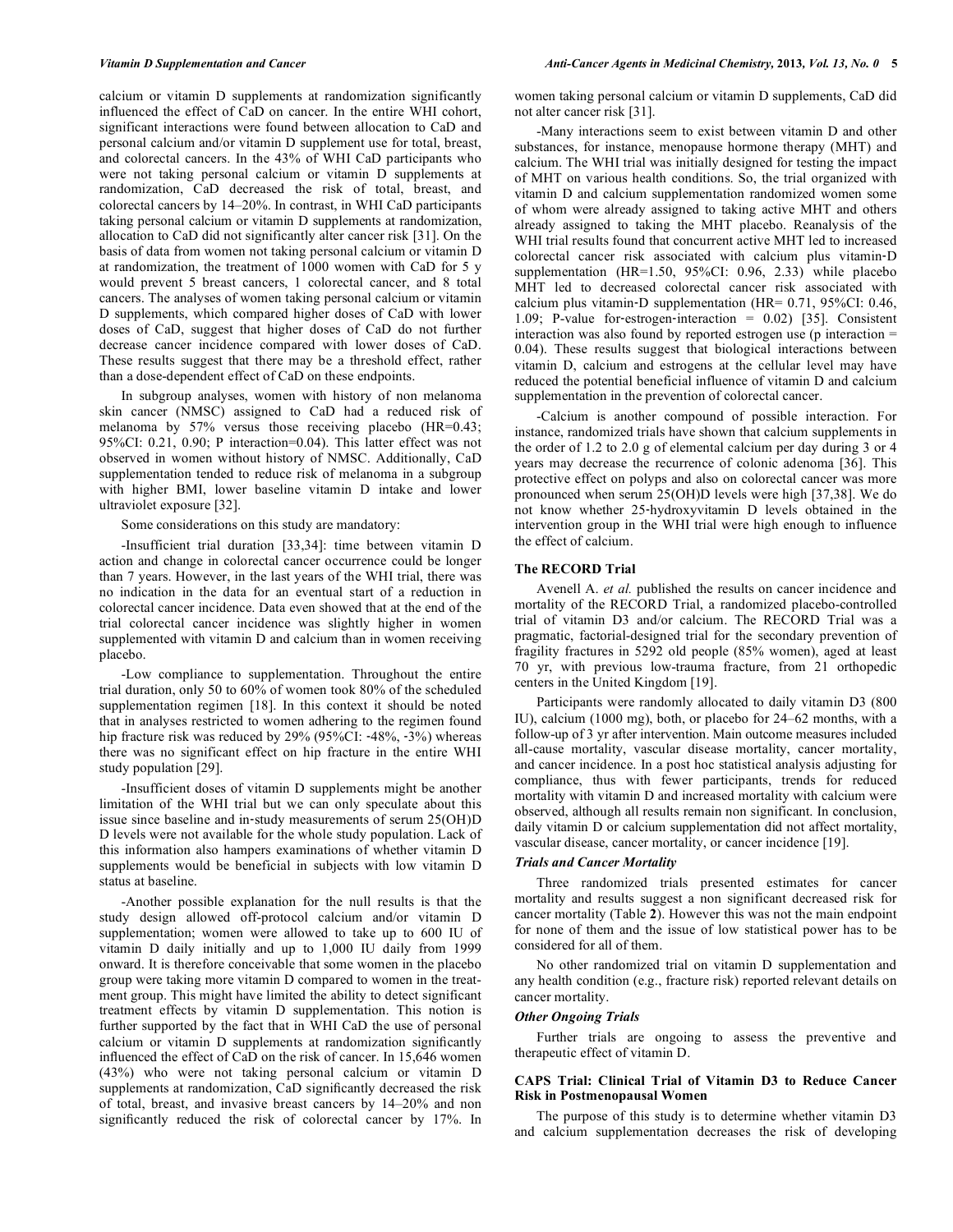cancer. The estimated enrollment is 2300 women. Subjects will be randomized to one of two treatment groups: 1) vitamin D3 (2000 IU/d) and calcium (1500 mg/d), or 2) vitamin D3 placebo and calcium placebo, and they will be followed for four years. The principal aim is to determine the effect of supplementation with vitamin D3 and calcium on incidence of all types of cancer combined and to determine in a nested-case control study the association of serum 25(OH)D collected at randomization and at the end of year one of the study with risk of cancer over four years. Other aims include the effect of supplementation with calcium and vitamin D3 on incidence of specific cancers (breast, lung, colon, myeloma, leukemia, and lymphoma) and on incidence of other disorders, specifically hypertension, cardiovascular disease, osteoarthritis, colonic adenomas, diabetes, upper respiratory infections, fractures, and falls. This study is ongoing, but not recruiting participants. Last Updated on November 3, 2011.

# **GORG - 002 Randomized Phase III Trial to Determine the Effectiveness of High Dose Versus Standard Dose of Vitamin D2 (Ergocalciferol) Given With Docetaxel in Patients With Metastatic Breast Cancer**

This is a randomized phase III trial to determine the effectiveness of High dose versus Standard dose of Vitamin D2 (Ergocalciferol) given with Docetaxel in 260 patients with metastatic breast cancer. Primary endpoint is time to progression from the start of Docetaxel to disease progression. Secondary endpoint is overall survival, defined as the time from start of Docetaxel to death due to any cause. This study is currently recruiting participants. Last Updated on December 11, 2011.

#### **Vitamin D/Calcium Polyp Prevention Study**

This study is a phase II/III double-blind, placebo-controlled trial of vitamin D and/or calcium supplementation for the prevention of large bowel adenomas. Estimated enrollment is 2200 subjects. They will be recruited from 10 Study Centers in North America. Main inclusion criterion is one large bowel adenoma removed in the 4 months prior to study entry and no remaining polyps in the bowel after complete colonoscopic examination. Participants will be randomized in a modified 2 x 2 factorial design to vitamin D (1000 IU/day), calcium carbonate (1200 mg elemental calcium/day), both agents, or placebo only. The primary endpoint is the incidence of colorectal adenomas and colorectal cancers. This study is ongoing, but not recruiting participants. Last Updated on October 19, 2011.

## **MelaViD: A Trial on Vitamin D Supplementation for Resected Stage II Melanoma Patients**

The purpose of this phase III, randomized, double blind trial is to assess the effect of vitamin D supplementation on recurrence in resected stage II melanoma patients. Patients (878) will be randomly assigned to vitamin D3 100,000 IU every 50 days or placebo for 3 years. The primary endpoint is disease free survival and overall survival. Secondary endpoints include: the evaluation at baseline of Vitamin D receptors and 25(OH)D by Breslow thickness; change in time of 25(OH)D serum level by Vitamin D receptor and other genes involved in vitamin D metabolisms; percentages of patients at desired levels of 25(OH)D (30 ng/ml) during 1 year; toxicity; compliance. This study is currently recruiting participants. Last Updated on August 2, 2011.

## **Vitamin D and Longevity (VITAL) Trial: Randomized Feasibility Study**

A 2-year feasibility study on 1,600 patients (800 taking vitamin D and 800 controls) was proposed as an essential first step to develop cost-effective recruitment and follow-up procedures and monitor vitamin D levels in treated and control subjects before the beginning of the main trial. In this phase III feasibility trial participants will receive either: 1) 100,000 IU monthly (average 3300 IU/day) of oral vitamin D3 or double-blind placebo control (800 participants) 2) 100,000 IU monthly (average 3300 IU/day) of oral vitamin D3 or open control (800 participants). The principal aims are to demonstrate feasibility in a representative range of GP practices and to determine the most cost-effective randomization and follow-up procedures for the main study.

The Rationale and design of the main trial, the VITamin D and OmegA-3 TriaL (VITAL), have recently been published [39]. This is a large randomized, double-blind, placebo-controlled, 2x2 factorial trial of vitamin D (in the form of vitamin D3 [cholecalciferol], 2000 IU/day) and marine omega-3 fatty acid (Omacor® fish oil, eicosapentaenoic acid [EPA]+docosahexaenoic acid [DHA], 1 g/day) supplements in the primary prevention of cancer and cardio vascular disease among a multi-ethnic population of 20,000 U.S. men aged  $\geq$  50 and women aged  $\geq$  55. The mean treatment period will be 5 years. Baseline blood samples will be collected in at least 16,000 participants, with follow-up blood collection in about 6000 participants. Yearly follow-up questionnaires will assess treatment compliance (plasma biomarker measures will also assess compliance in a random sample of participants), use of non-study drugs or supplements, occurrence of endpoints, and cancer and vascular risk factors. Self-reported endpoints will be confirmed by medical record review by physicians blinded to treatment assignment, and deaths will be ascertained through national registries and other sources [39].

## **Phase III, Controlled, Double-blind, Randomized Study of 25- OH-Vitamin-D3 Substitution in Patients With Malignant and Immune-hematologic Diseases(D-HEM)**

In this study the investigators examine the role of the adequate vitamin D substitution in the improvement of the outcomes of haematologic disorders. The issue is whether the normalization of vitamin D status in patient with vitamin D inadequacy is able to improve the prognosis and survival. Patient (300) with 25-OH-Vitamin-D3 level between 10 and 30 ng/mL will be randomly assigned to Vitamin D3 180,000 IU monthly or placebo. The primary endpoint is overall survival. This study is currently recruiting participants. Last Updated on February 17, 2012.

# **DISCUSSION**

All randomized trials found that mortality from cancer was reduced, although not significantly. [Lappe](https://www.researchgate.net/publication/299316951_Vitamin_D_and_calcium_supplementation_reduces_cancer_risk_results_of_a_randomized_trial_vol_85_pg_1586_2007?el=1_x_8&enrichId=rgreq-ceabeb0a434340b9e7c83c8a5bcf5516-XXX&enrichSource=Y292ZXJQYWdlOzIzMjY5ODM3MztBUzo5OTMwODU0NDIwMDcxNUAxNDAwNjg4NDEwMzQy) *et al.* in 2007 also reported a reduced risk of cancer on calcium and vitamin D compared with placebo group. The WHI trial found that vitamin D was significantly associated to a reduced cancer risk in subgroup analyses restricted to participants without concomitant intake of calcium and/or vitamin D [17,18].

However we cannot draw definite conclusions on cancer risk or mortality since these endpoints could not be investigated by these randomized trials on vitamin D supplements as they were neither designed nor sufficiently powered for that objective. Furthermore the review was limited by the absence of reporting of all cancer events or causes of mortality by all trials.

## **Vitamin D Dose**

The recommendation for this nutrient, so far, is mostly based on its role in bone health, and the American Institute of Medicine (IOM) has set the daily recommended dose as 600 to 800 IU. The doses used in all trials are ordinary doses of vitamin D supplements as for the prevention of fractures [14,40,41] and we do not know the exact dose that could be effective for cancer risk or mortality. However we know that daily vitamin D doses in the range of 10 to 20 µg (400-800 IU) per day were able to significantly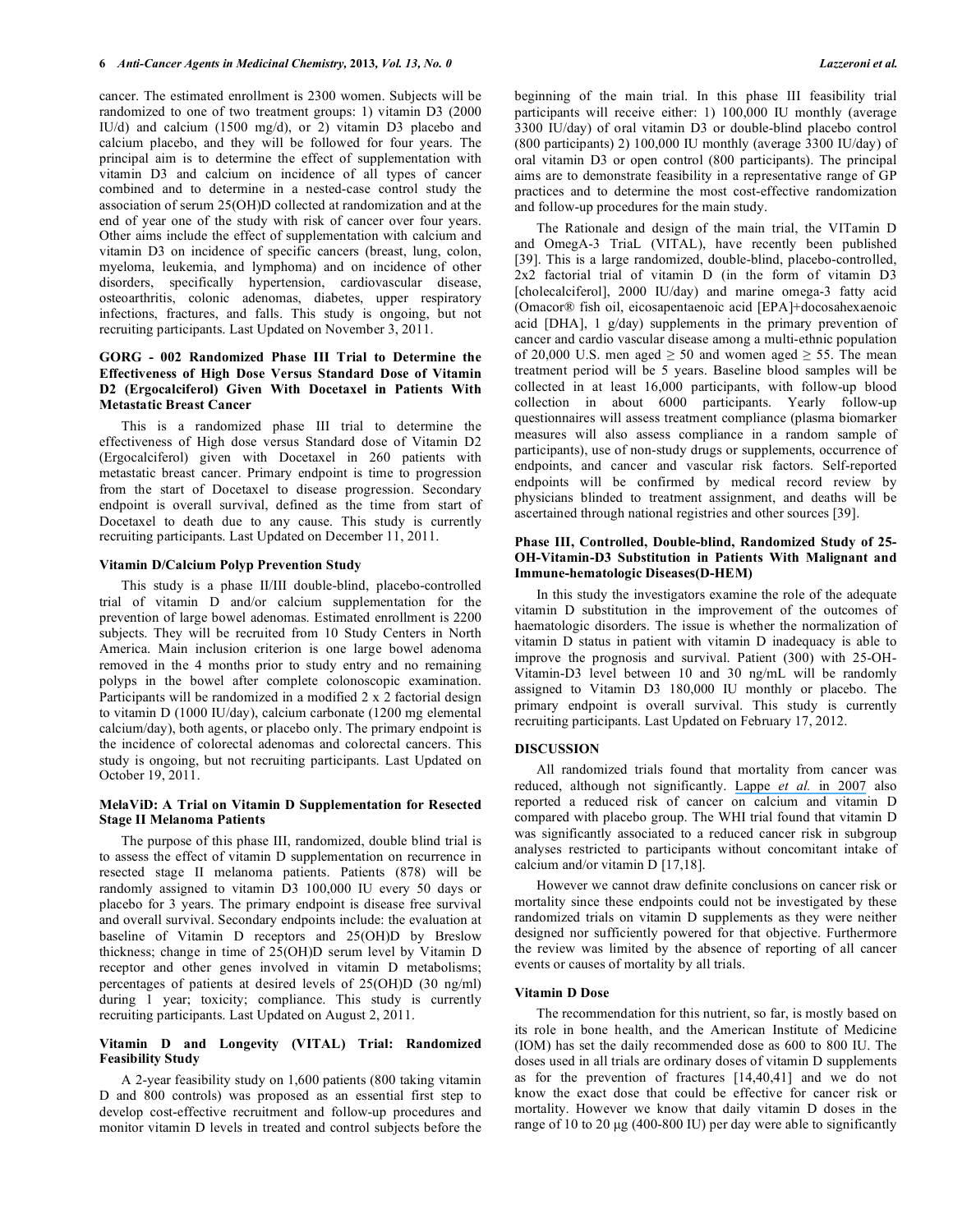decrease all-cause mortality by 7% [6]. The negative results, or the unknown results, on specific causes of death diseases, but positive results on all‐cause mortality support the notion that apparently "low doses" of vitamin D nevertheless have significant physiological impact.

The likelihood of the mortality reduction associated with the use of 10 to 20 µg (400-800 IU) per day of vitamin D supplements is supported by recent observations that patients with chronic kidney disease receiving vitamin D supplements have better overall survival [42]. The biological mechanisms underlying the gain in life expectancy remain obscure but are probably not (mainly) mediated by a reduction in cancer risk.

#### **Vitamin D and Calcium**

The WHI trial studied CaD, so it is not possible to determine whether the observed effects on cancer were due to calcium, vitamin D, or the combination of agents.

Few data from randomized controlled trials—other than WHI have assessed the effect of calcium or vitamin D, individually or in combination, on cancer outcomes.

Trivedi *et al*. reported no significant effects of 4 monthly doses of 100,000 IU vitamin D on cancer incidence or mortality in 2686 people followed for 5 years [16]. Lappe *et al*. [15] reported a 60% reduction in cancer incidence with CaD ( $P = 0.01$ ) and a 47% reduction with calcium alone ( $P = 0.06$ ) in 1179 women followed for 4 years, although the apparent reductions might largely be due to an unexpectedly high incidence of cancer in the placebo group.

Thus, data from existing randomized controlled trials do not allow a definitive answer to this issue, but raise the possibility that combination therapy is required for cancer prevention.

#### **Vitamin D Serum Level**

Individual vitamin D status as measured by serum 25(OH)D level may be rather a cancer risk marker than a risk factor: low vitamin D status would reflect an individual's propensity to develop a cancer. This propensity would be associated with lifestyle, e.g., obesity, smoking, low physical activity. If the risk marker hypothesis is real, then serum 25(OH) D level would be a predictor of cancer risk. If the risk factor hypothesis is true, then supplementation with vitamin D should reduce cancer occurrence. The failure of randomized trials to show a decreased incidence of cancer favors the risk marker hypothesis. The discovery by the nested case‐control study organized within the WHI trial that women developing a colorectal cancer had lower serum vitamin D at baseline than women who did not develop this cancer further supports the risk marker hypothesis.

# **CONCLUSION**

Available data from published RCTs are, in our opinion, not sufficient to draw final conclusions on the effect of vitamin D on cancer.

Several issues were raised on the validity of the results. First of all, RCTs included study participants irrespective of their 25(OH)D level and may thus have failed to detect significant treatment effects in vitamin D deficient individuals.

Previous randomized trials of vitamin D use and cancer may not have correctly addressed the impact of vitamin D supplementation on cancer outcomes, and therefore new randomized trials should be organized. Given that there are several randomized trials ongoing we can expect that future trial results will shed more light on the role of vitamin D in cancer prevention.

## **CONFLICT OF INTEREST**

The author(s) confirm that this article content has no conflict of interest.

# **ACKNOWLEDGEMENTS**

We thank the Fondazione Umberto Veronesi (FUV) for the financial support.

#### **REFERENCE**

- [1] Ross, A.C.; Manson, J.E.; Abrams, S.A.; Aloia, J.F.; [Brannon,](https://www.researchgate.net/publication/49646281_The_2011_Report_on_Dietary_Reference_Intakes_for_Calcium_and_Vitamin_D_From_the_Institute_of_Medicine_What_Clinicians_Need_to_Know?el=1_x_8&enrichId=rgreq-ceabeb0a434340b9e7c83c8a5bcf5516-XXX&enrichSource=Y292ZXJQYWdlOzIzMjY5ODM3MztBUzo5OTMwODU0NDIwMDcxNUAxNDAwNjg4NDEwMzQy) P.M.; Clinton, S.K.; [Durazo-Arvizu,](https://www.researchgate.net/publication/49646281_The_2011_Report_on_Dietary_Reference_Intakes_for_Calcium_and_Vitamin_D_From_the_Institute_of_Medicine_What_Clinicians_Need_to_Know?el=1_x_8&enrichId=rgreq-ceabeb0a434340b9e7c83c8a5bcf5516-XXX&enrichSource=Y292ZXJQYWdlOzIzMjY5ODM3MztBUzo5OTMwODU0NDIwMDcxNUAxNDAwNjg4NDEwMzQy) R.A.; Gallagher, J.C.; Gallo, R.L.; Jones, G.; Kovacs, C.S.; Mayne, S.T.; Rosen, C.J.; [Shapses,](https://www.researchgate.net/publication/49646281_The_2011_Report_on_Dietary_Reference_Intakes_for_Calcium_and_Vitamin_D_From_the_Institute_of_Medicine_What_Clinicians_Need_to_Know?el=1_x_8&enrichId=rgreq-ceabeb0a434340b9e7c83c8a5bcf5516-XXX&enrichSource=Y292ZXJQYWdlOzIzMjY5ODM3MztBUzo5OTMwODU0NDIwMDcxNUAxNDAwNjg4NDEwMzQy) S.A. The 2011 report on dietary reference intakes [for calcium](https://www.researchgate.net/publication/49646281_The_2011_Report_on_Dietary_Reference_Intakes_for_Calcium_and_Vitamin_D_From_the_Institute_of_Medicine_What_Clinicians_Need_to_Know?el=1_x_8&enrichId=rgreq-ceabeb0a434340b9e7c83c8a5bcf5516-XXX&enrichSource=Y292ZXJQYWdlOzIzMjY5ODM3MztBUzo5OTMwODU0NDIwMDcxNUAxNDAwNjg4NDEwMzQy) and vitamin D from the Institute [of Medicine:](https://www.researchgate.net/publication/49646281_The_2011_Report_on_Dietary_Reference_Intakes_for_Calcium_and_Vitamin_D_From_the_Institute_of_Medicine_What_Clinicians_Need_to_Know?el=1_x_8&enrichId=rgreq-ceabeb0a434340b9e7c83c8a5bcf5516-XXX&enrichSource=Y292ZXJQYWdlOzIzMjY5ODM3MztBUzo5OTMwODU0NDIwMDcxNUAxNDAwNjg4NDEwMzQy) what clinicians need to know. *J. Clin. [Endocrinol.](https://www.researchgate.net/publication/49646281_The_2011_Report_on_Dietary_Reference_Intakes_for_Calcium_and_Vitamin_D_From_the_Institute_of_Medicine_What_Clinicians_Need_to_Know?el=1_x_8&enrichId=rgreq-ceabeb0a434340b9e7c83c8a5bcf5516-XXX&enrichSource=Y292ZXJQYWdlOzIzMjY5ODM3MztBUzo5OTMwODU0NDIwMDcxNUAxNDAwNjg4NDEwMzQy) Metab.*, **2011**, *96*(1), 53-58.
- [\[2\]](https://www.researchgate.net/publication/49646281_The_2011_Report_on_Dietary_Reference_Intakes_for_Calcium_and_Vitamin_D_From_the_Institute_of_Medicine_What_Clinicians_Need_to_Know?el=1_x_8&enrichId=rgreq-ceabeb0a434340b9e7c83c8a5bcf5516-XXX&enrichSource=Y292ZXJQYWdlOzIzMjY5ODM3MztBUzo5OTMwODU0NDIwMDcxNUAxNDAwNjg4NDEwMzQy) Holick, M.F. Vitamin D: importance in the prevention of cancers, type 1 diabetes, heart disease, and osteoporosis. *Am. J. Clin. Nutr.*, **2004**, *79*(3), 362-371.
- [3] Deeb, K.K.; Trump, D.L.; Johnson, C.S. Vitamin D signalling pathways in cancer: potential for anticancer therapeutics. *Nat. Rev. Cancer*, **2007**, *7*(9), 684-700.
- [4] Park, Y.; Leitzmann, M.F.; Subar, A.F.; Hollenbeck, A.; Schatzkin, A. Dairy food, calcium, and risk of cancer in the NIH-AARP Diet and Health Study. *Arch. Intern. Med.*, **2009**, *169*(4), 391-401.
- [5] Body, J.J.; Bergmann, P.; Boonen, S.; Devogelaer, J.P.; Gielen, E.; Goemaere, S.; Kaufman, J.M.; Rozenberg, S.; Reginster, J.Y. Extraskeletal benefits and risks of calcium, vitamin D and antiosteoporosis medications. *Osteoporos. Int.*, **2012**, *23 Suppl 1:*1-23.
- [6] Autier, P. and Gandini, S. Vitamin D supplementation and total mortality: a meta-analysis of randomized controlled trials. *Arch. Intern. Med.*, **2007**, *167*(16), 1730-1737.
- [7] Bjelakovic, G.; Gluud, L.L.; Nikolova, D.; Whitfield, K.; Wetterslev, J.; Simonetti, R.G.; [Bjelakovic,](https://www.researchgate.net/publication/51473294_Vitamin_D_supplementation_for_prevention_of_mortality?el=1_x_8&enrichId=rgreq-ceabeb0a434340b9e7c83c8a5bcf5516-XXX&enrichSource=Y292ZXJQYWdlOzIzMjY5ODM3MztBUzo5OTMwODU0NDIwMDcxNUAxNDAwNjg4NDEwMzQy) M.; Gluud, C. Vitamin D [supplementation](https://www.researchgate.net/publication/51473294_Vitamin_D_supplementation_for_prevention_of_mortality?el=1_x_8&enrichId=rgreq-ceabeb0a434340b9e7c83c8a5bcf5516-XXX&enrichSource=Y292ZXJQYWdlOzIzMjY5ODM3MztBUzo5OTMwODU0NDIwMDcxNUAxNDAwNjg4NDEwMzQy) for prevention of mortality in adults. *Cochrane. Database. Syst. Rev.*, **2011**, [\(7\):CD007470.](https://www.researchgate.net/publication/51473294_Vitamin_D_supplementation_for_prevention_of_mortality?el=1_x_8&enrichId=rgreq-ceabeb0a434340b9e7c83c8a5bcf5516-XXX&enrichSource=Y292ZXJQYWdlOzIzMjY5ODM3MztBUzo5OTMwODU0NDIwMDcxNUAxNDAwNjg4NDEwMzQy)
- [\[8\]](https://www.researchgate.net/publication/51473294_Vitamin_D_supplementation_for_prevention_of_mortality?el=1_x_8&enrichId=rgreq-ceabeb0a434340b9e7c83c8a5bcf5516-XXX&enrichSource=Y292ZXJQYWdlOzIzMjY5ODM3MztBUzo5OTMwODU0NDIwMDcxNUAxNDAwNjg4NDEwMzQy) Gandini, S.; Boniol, M.; Haukka, J.; Byrnes, G.; Cox, B.; Sneyd, M.J.; Mullie, P.; Autier, P. Meta-analysis of observational studies of serum 25-hydroxyvitamin D levels and colorectal, breast and prostate cancer and colorectal adenoma. *Int. J. Cancer*, **2011**, *128*(6), 1414-1424.
- [9] Holick, M.F. and Chen, T.C. Vitamin D deficiency: a worldwide problem with health consequences. *Am. J. Clin. Nutr.*, **2008**, *87*(4), 1080S-1086S.
- [10] Holick, M.F. Vitamin D deficiency. *N. Engl. J. Med.*, **2007**, *357*(3), 266-281.
- [11] Gorham, E.D.; Garland, C.F.; Garland, F.C.; Grant, W.B.; Mohr, S.B.; Lipkin, M.; Newmark, H.L.; Giovannucci, E.; Wei, M.; Holick, M.F. Vitamin D and prevention of colorectal cancer. *J. Steroid Biochem. Mol. Biol.*, **2005**, *97*(1-2), 179-194.
- [12] Bischoff-Ferrari, H.A.; Giovannucci, E.; Willett, W.C.; Dietrich, T.; wson-Hughes, B. Estimation of optimal serum concentrations of 25-hydroxyvitamin D for multiple health outcomes. *Am. J. Clin. Nutr.*, **2006**, *84*(1), 18-28.
- [13] Zittermann, A.; Iodice, S.; Pilz, S.; Grant, W.B.; Bagnardi, V.; Gandini, S. Vitamin D deficiency and mortality risk in the general population: a meta-analysis of prospective cohort studies. *Am. J. Clin. Nutr.*, **2012**, *95*(1), 91-100.
- [14] Avenell, A.; Gillespie, W.J.; Gillespie, L.D.; O'Connell, D.L. Vitamin D and vitamin D analogues for preventing fractures associated with involutional and post-menopausal osteoporosis. *Cochrane. Database. Syst. Rev.*, **2005**, (3):CD000227.
- [15] Lappe, J.M.; [Travers-Gustafson,](https://www.researchgate.net/publication/299316951_Vitamin_D_and_calcium_supplementation_reduces_cancer_risk_results_of_a_randomized_trial_vol_85_pg_1586_2007?el=1_x_8&enrichId=rgreq-ceabeb0a434340b9e7c83c8a5bcf5516-XXX&enrichSource=Y292ZXJQYWdlOzIzMjY5ODM3MztBUzo5OTMwODU0NDIwMDcxNUAxNDAwNjg4NDEwMzQy) D.; Davies, K.M.; Recker, R.R.; Heaney, R.P. Vitamin D and calcium [supplementation](https://www.researchgate.net/publication/299316951_Vitamin_D_and_calcium_supplementation_reduces_cancer_risk_results_of_a_randomized_trial_vol_85_pg_1586_2007?el=1_x_8&enrichId=rgreq-ceabeb0a434340b9e7c83c8a5bcf5516-XXX&enrichSource=Y292ZXJQYWdlOzIzMjY5ODM3MztBUzo5OTMwODU0NDIwMDcxNUAxNDAwNjg4NDEwMzQy) reduces cancer risk: results of a [randomized](https://www.researchgate.net/publication/299316951_Vitamin_D_and_calcium_supplementation_reduces_cancer_risk_results_of_a_randomized_trial_vol_85_pg_1586_2007?el=1_x_8&enrichId=rgreq-ceabeb0a434340b9e7c83c8a5bcf5516-XXX&enrichSource=Y292ZXJQYWdlOzIzMjY5ODM3MztBUzo5OTMwODU0NDIwMDcxNUAxNDAwNjg4NDEwMzQy) trial. *Am. J .Clin. Nutr.*, **2007**, *85*(6), [1586-1591.](https://www.researchgate.net/publication/299316951_Vitamin_D_and_calcium_supplementation_reduces_cancer_risk_results_of_a_randomized_trial_vol_85_pg_1586_2007?el=1_x_8&enrichId=rgreq-ceabeb0a434340b9e7c83c8a5bcf5516-XXX&enrichSource=Y292ZXJQYWdlOzIzMjY5ODM3MztBUzo5OTMwODU0NDIwMDcxNUAxNDAwNjg4NDEwMzQy)
- [\[16\]](https://www.researchgate.net/publication/299316951_Vitamin_D_and_calcium_supplementation_reduces_cancer_risk_results_of_a_randomized_trial_vol_85_pg_1586_2007?el=1_x_8&enrichId=rgreq-ceabeb0a434340b9e7c83c8a5bcf5516-XXX&enrichSource=Y292ZXJQYWdlOzIzMjY5ODM3MztBUzo5OTMwODU0NDIwMDcxNUAxNDAwNjg4NDEwMzQy) Trivedi, D.P.; Doll, R.; Khaw, K.T. Effect [of four monthly](https://www.researchgate.net/publication/10879875_Effect_of_four_monthly_oral_vitamin_D3_cholecalciferol_supplementation_on_fractures_and_mortality_in_men_and_women_living_in_the_community_Randomized_double_blind_controlled_trial?el=1_x_8&enrichId=rgreq-ceabeb0a434340b9e7c83c8a5bcf5516-XXX&enrichSource=Y292ZXJQYWdlOzIzMjY5ODM3MztBUzo5OTMwODU0NDIwMDcxNUAxNDAwNjg4NDEwMzQy) oral vitamin D3 [\(cholecalciferol\) supplementation](https://www.researchgate.net/publication/10879875_Effect_of_four_monthly_oral_vitamin_D3_cholecalciferol_supplementation_on_fractures_and_mortality_in_men_and_women_living_in_the_community_Randomized_double_blind_controlled_trial?el=1_x_8&enrichId=rgreq-ceabeb0a434340b9e7c83c8a5bcf5516-XXX&enrichSource=Y292ZXJQYWdlOzIzMjY5ODM3MztBUzo5OTMwODU0NDIwMDcxNUAxNDAwNjg4NDEwMzQy) on fractures and mortality in men and women living in the [community:](https://www.researchgate.net/publication/10879875_Effect_of_four_monthly_oral_vitamin_D3_cholecalciferol_supplementation_on_fractures_and_mortality_in_men_and_women_living_in_the_community_Randomized_double_blind_controlled_trial?el=1_x_8&enrichId=rgreq-ceabeb0a434340b9e7c83c8a5bcf5516-XXX&enrichSource=Y292ZXJQYWdlOzIzMjY5ODM3MztBUzo5OTMwODU0NDIwMDcxNUAxNDAwNjg4NDEwMzQy) randomised double blind [controlled](https://www.researchgate.net/publication/10879875_Effect_of_four_monthly_oral_vitamin_D3_cholecalciferol_supplementation_on_fractures_and_mortality_in_men_and_women_living_in_the_community_Randomized_double_blind_controlled_trial?el=1_x_8&enrichId=rgreq-ceabeb0a434340b9e7c83c8a5bcf5516-XXX&enrichSource=Y292ZXJQYWdlOzIzMjY5ODM3MztBUzo5OTMwODU0NDIwMDcxNUAxNDAwNjg4NDEwMzQy) trial. *BMJ*, **2003**, *326*(7387), 469.
- [\[17\]](https://www.researchgate.net/publication/10879875_Effect_of_four_monthly_oral_vitamin_D3_cholecalciferol_supplementation_on_fractures_and_mortality_in_men_and_women_living_in_the_community_Randomized_double_blind_controlled_trial?el=1_x_8&enrichId=rgreq-ceabeb0a434340b9e7c83c8a5bcf5516-XXX&enrichSource=Y292ZXJQYWdlOzIzMjY5ODM3MztBUzo5OTMwODU0NDIwMDcxNUAxNDAwNjg4NDEwMzQy) Chlebowski, R.T.; Johnson, K.C.; Kooperberg, C.; Pettinger, M.; Wactawski-Wende, J.; Rohan, T.; Rossouw, J.; Lane, D.; O'Sullivan, M.J.; Yasmeen, S.; Hiatt, R.A.; Shikany, J.M.; Vitolins, M.; Khandekar, J.; Hubbell, F.A. Calcium plus vitamin D supplementation and the risk of breast cancer. *J. Natl. Cancer Inst.*, **2008**, *100*(22), 1581-1591.
- [18] Wactawski-Wende, J.; Kotchen, J.M.; Anderson, G.L.; Assaf, A.R.; Brunner, R.L.; O'Sullivan, M.J.; Margolis, K.L.; Ockene, J.K.; Phillips, L.; Pottern, L.; Prentice, R.L.; Robbins, J.; Rohan, T.E.; Sarto, G.E.; Sharma, S.; Stefanick, M.L.; Van, H.L.; Wallace, R.B.;